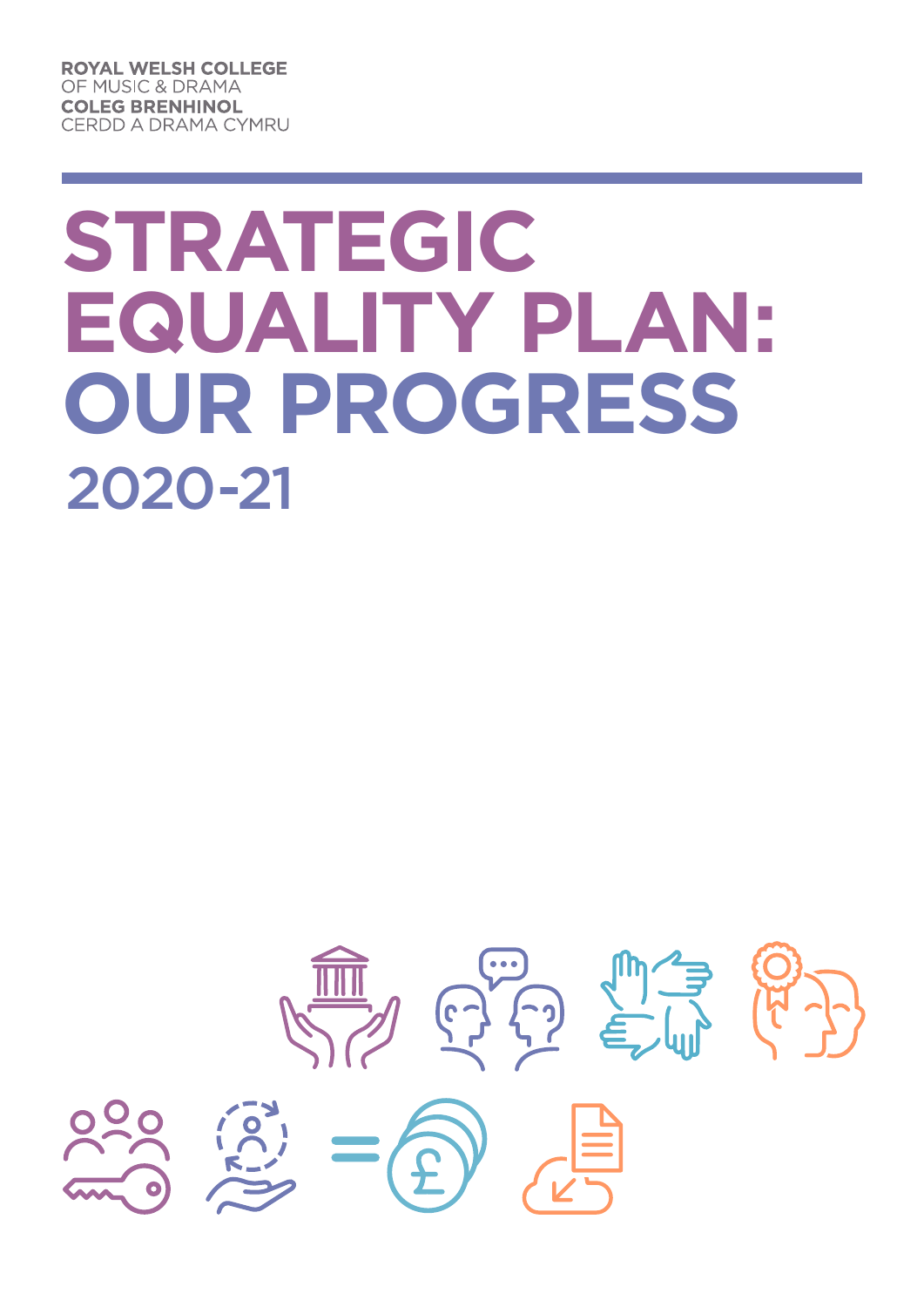"The College is a space for everyone – a place where we want every individual to feel welcome and safe. Working together we are driving equality, diversity and inclusion from the very heart of what we do and who we are. Together we are building a culture which not only respects differences but goes much further. We want to embrace those differences in ways that bring people together and spark new creative opportunities and artistic excellence.

 Across our Strategic Equality Objectives, we have aimed high. We have made good progress but there is much more to do ahead. We acknowledge the challenge and continue to embrace it through meaningful action. This update offers a range of highlights from 2020-21, explaining some of the ways we have taken this work forward.

Behind these highlights, RWCMD tracks progress through a full report based on the work and genuine commitment across our community. The examples of progressive actions here offer hope and inspiration to us all as we celebrate the possibilities as well as the achievements.

We also continue to be inspired by our partners across education and the creative industries as we join forces to make a difference. Together we can make the change we all want to see."

Holera F. Parnt

Professor Helena Gaunt, Principal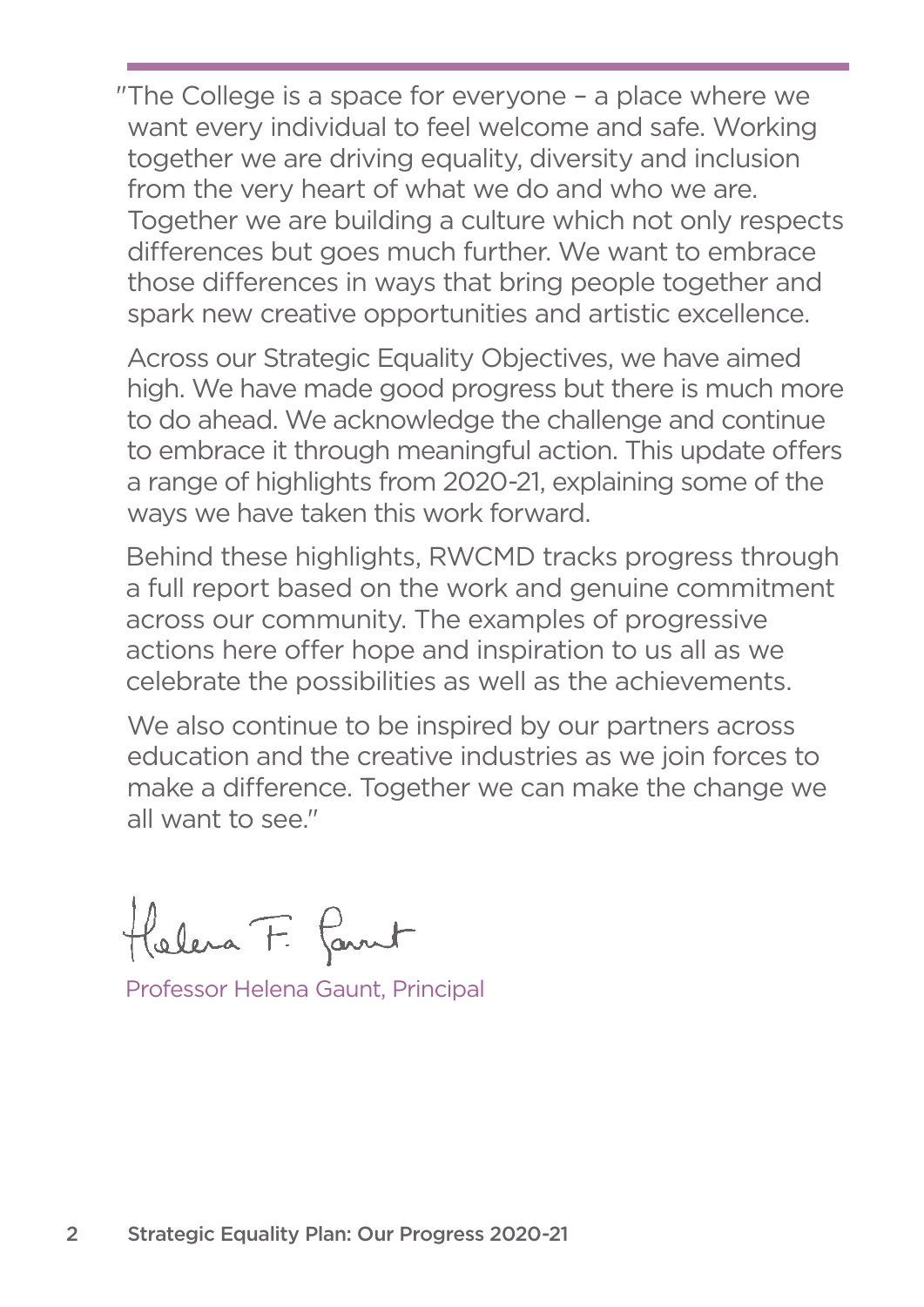## **Respectful Space**

**Everyone working and collaborating in RWCMD is entitled to do so in a safe space. A respectful space is a supportive environment free of bullying, discrimination and harassment of any kind.**

- **+** As part of the RWCMD community, we will value our differences when collaborating, promoting creative challenge while retaining the utmost respect for each other.
- **+** We will be polite and treat one another with respect at all times.
- **+** If we are subjected to, or witness bullying, discrimination or harassment we will speak out knowing that our voices will be heard and we will be taken seriously.
- **+** We will actively promote a positive, optimistic and mutually supportive approach to work and study, celebrating the arts and creativity.

**Together we will create a respectful space.**

Holera F. Parnt

**Prof Helena Gaunt | Principal Becky Mercer | SU President**

). Mercer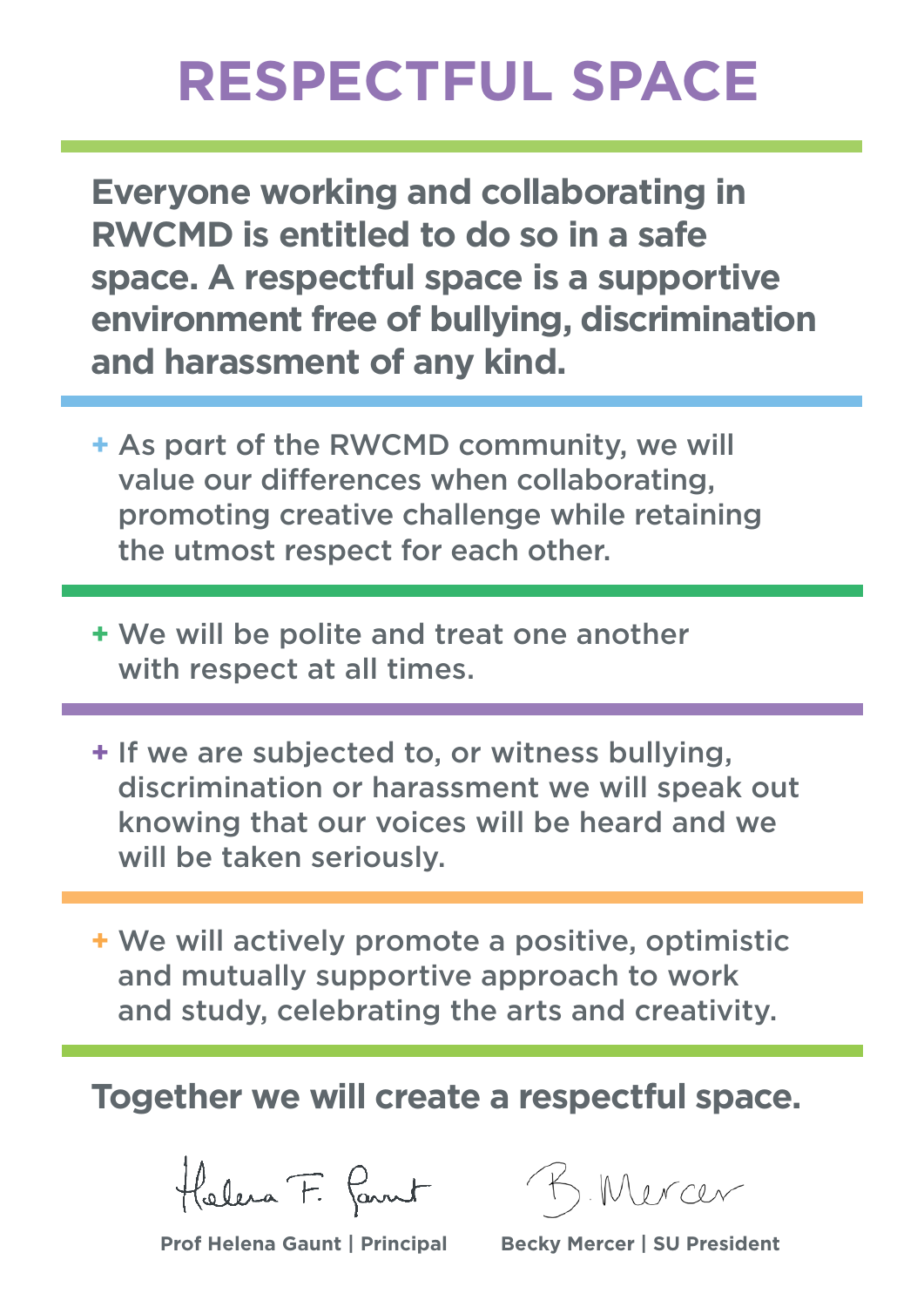### **Our Strategic Equality Objectives**

These are the eight ways we are working towards equality, diversity and inclusion across all protected characteristics. The full details are in our published plan.

#### **1 CULTURE AND GOVERNANCE**

 To promote dignity, respect, inclusion and fairness within the College community and embed equality into the decision making of the College.

#### **2 COLLABORATION, COMMUNICATION AND PUBLIC ENGAGEMENT**

 To ensure that engagement takes place with staff, students, audiences, community and voluntary sector groups from protected characteristics through collaboration, communication and consultation.

#### **3 DIVERSITY OF STUDENT BODY AND EXPERIENCE**

 To attract, select and retain a diverse range of students to study at the College and create an environment that encourages and supports all students to actively engage and to realise their full potential.

#### **4 ATTRACTING, RETAINING AND DEVELOPING STAFF**

 To attract, retain and develop a diverse range of people to work for the College and to enable them to have access to open and transparent career development and progression.

#### **5 ACCESSIBILITY**

 To ensure College buildings and infrastructure reflect the diverse needs of our communities and provide accessible and inclusive working and learning environments.

#### **6 INCLUSIVITY IN PROFESSIONAL PRACTICE**

 To develop an inclusive approach to research, whereby the involvement of people from protected characteristic groups is promoted and barriers to the participation of people from diverse groups are removed.

#### **7 EQUAL PAY**

To undertake Equal Pay Reviews as a part of the USW Group every three years and implement the actions arising from the resulting Equal Pay Action Plans.

#### **8 DATA COLLECTION AND MONITORING**

 To enhance the collection, analysis and monitoring of equalities data and relevant equalities information.

#### 4 Strategic Equality Plan: Our Progress 2020-21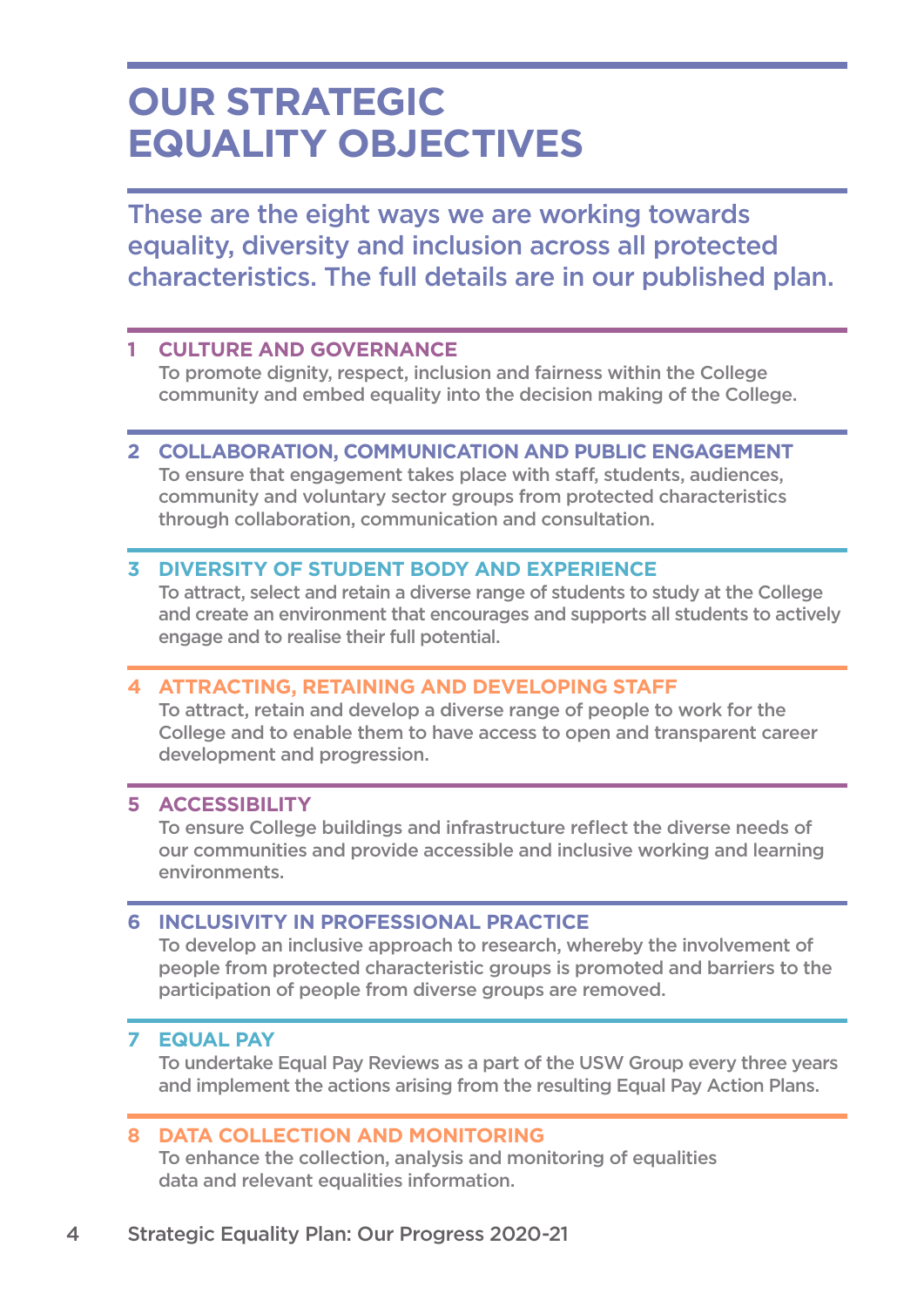### **OBJECTIVE 1: Culture and Governance**



To promote dignity, respect, inclusion and fairness within the college community and embed equality into the decision making of the college.

- **+** We have reshaped our Equality, Diversity and Inclusion Committee to incorporate independent external voices. This brings a wider range of critical friends on the journey with us.
- **+** 100% of new strategies include a focus on Equality, Diversity and Inclusion, to make it central to our ongoing work.
- **+** Every new or revised course and every new policy now includes Equality Impact Assessments as standard.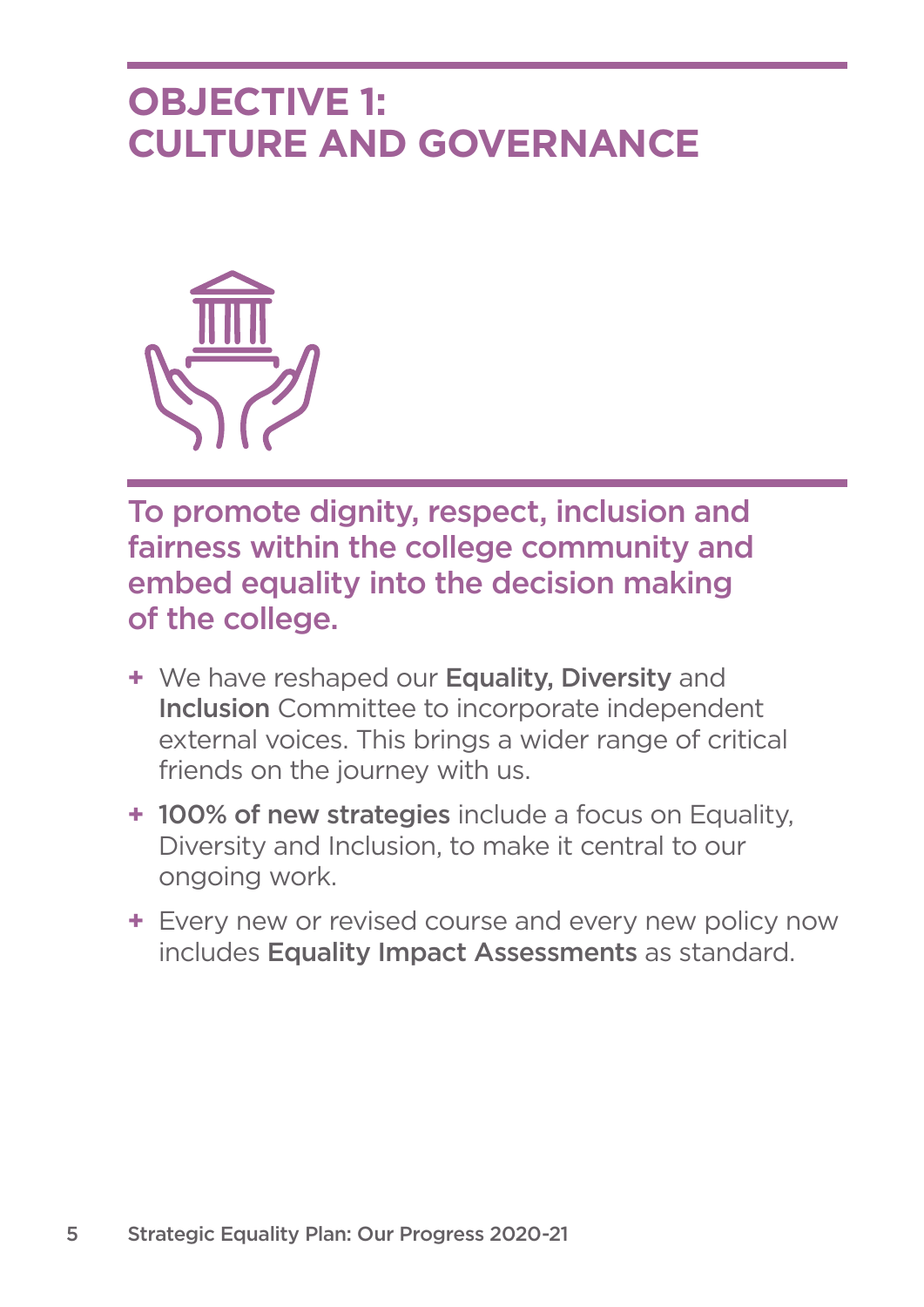### **OBJECTIVE 2: Collaboration, Communication and Public Engagement**



To ensure engagement takes place with staff, students, audiences and local voluntary sector groups from protected characteristics through collaboration, communication and consultation.

- **+** We have now set ambitious targets for diversifying our Creative Programme, including at least 20% of repertoire written or directed by people facing racial inequalities, at least 40% of guest conductors women and at least one relaxed performance each year.
- **+** The What's On programme for Autumn 2021 is the most diverse it has ever been.
- **+** Diversification is the driver of our new public engagement approach.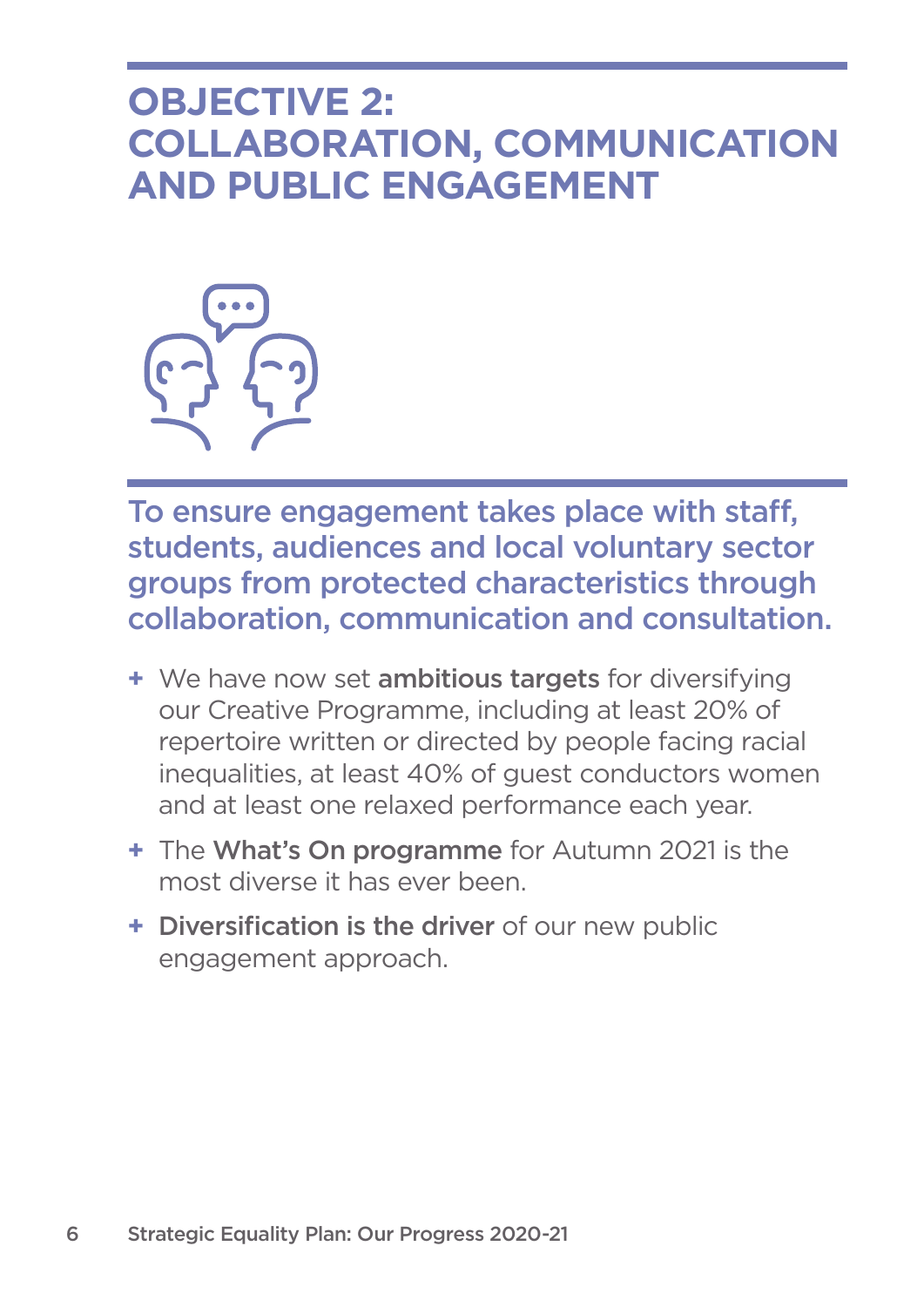### **OBJECTIVE 3: Diversity of Student Body and Experience**



To attract, select and retain a diverse range of students to study at the College and create an environment that encourages and supports students to actively engage and realise their full potential.

- **+** Our students are supporting our work and have created a new elected role within the Student Union Executive to underline their commitment to this work.
- **+** Student services and the Student Union have joined forces with organisations including YMCA, Coppafeel, Mind Cymru to raise awareness through events.
- **+** We have reshaped our scholarship and bursary approach to prioritise students with economic need and protected characteristics.
- **+** We have set a clear target for student recruitment: to reflect UK population diversity in three key protected characteristics (race, disability, gender) by 2025.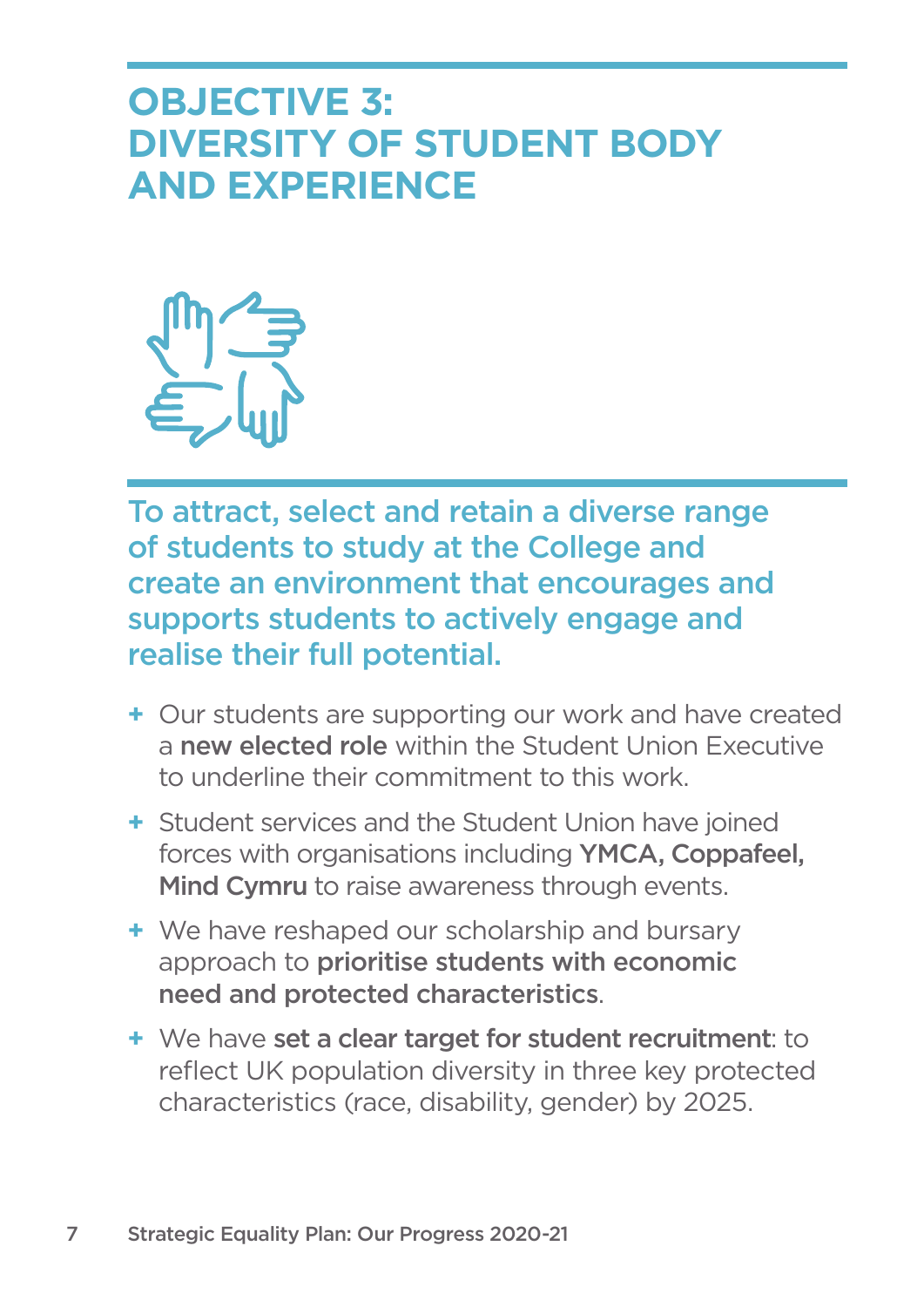### **OBJECTIVE 4: Attracting, Retaining and Developing Staff**



To attract, retain and develop a diverse range of people to work for the College and to enable them to have access to open and transparent career development and progression.

- **+** Every colleague has been encouraged to train in race awareness and unconscious bias.
- **+** We now have someone with lived experience of racism as a pastoral lead for Music and Drama.
- **+** Colleagues have trained in Restorative Practice Level 1 and have also spent Staff Development Days focussed on Equality, Diversity and Inclusion.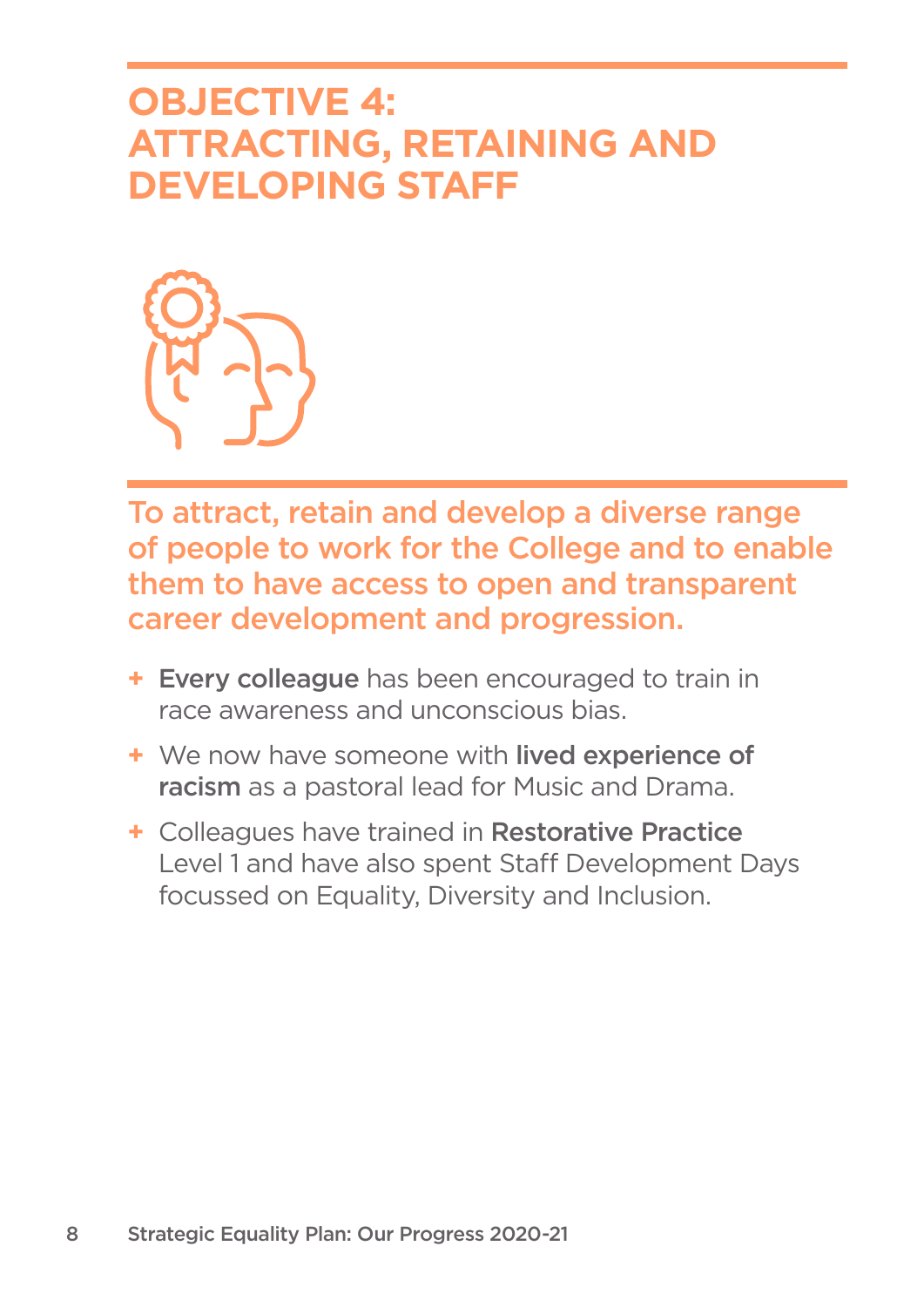### **OBJECTIVE 5: Accessibility**



To ensure College buildings and infrastructure reflect the diverse needs of our communities and provide accessible and inclusive working and learning environments.

- **+** We have more dedicated gender neutral toilets than ever before.
- **+** We have committed to captioned performances and programmed them for 2021.
- **+** We have upgraded our public website to meet new accessibility requirements.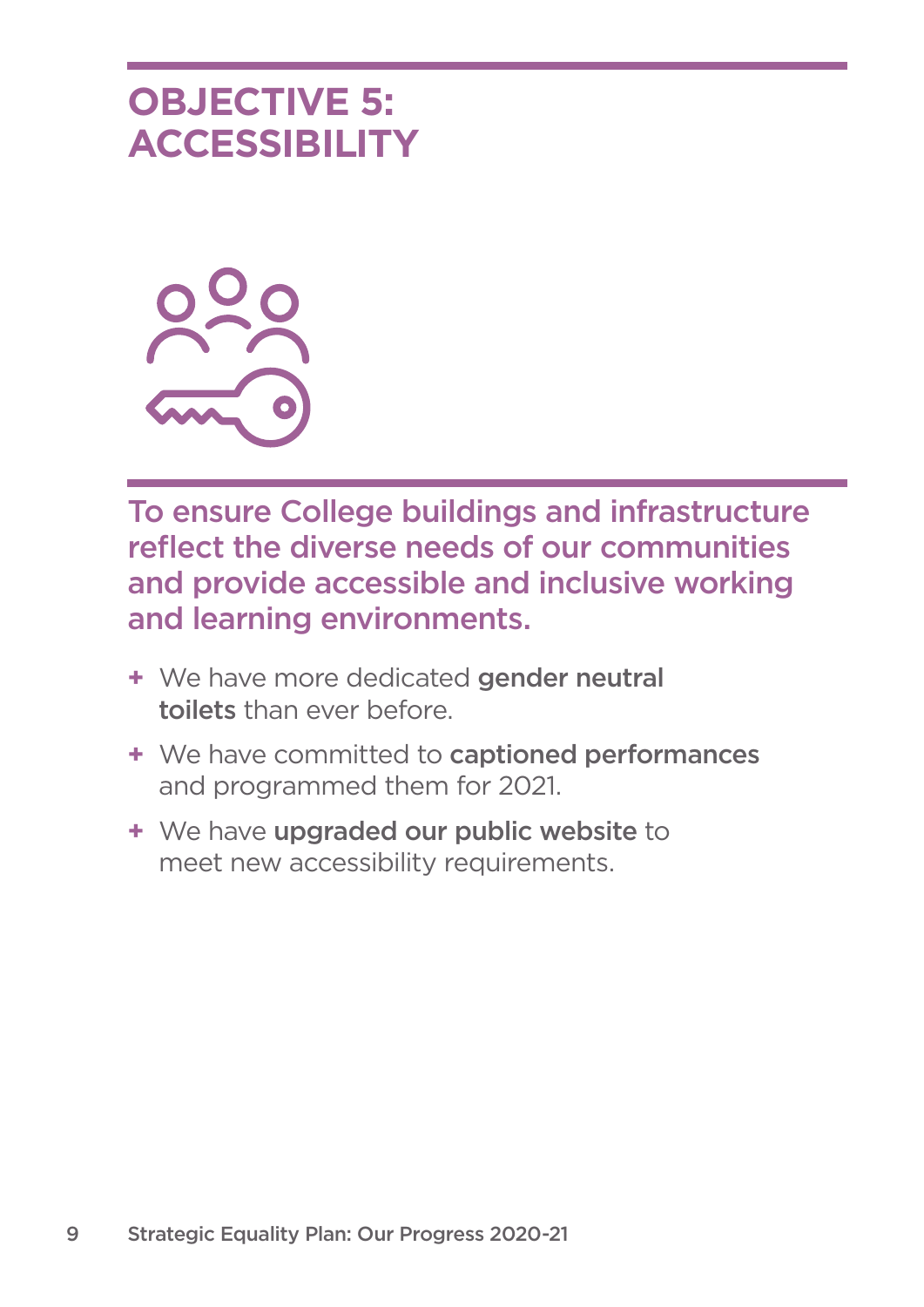### **OBJECTIVE 6: Inclusivity in Professional Practice**



To develop an inclusive approach to research, whereby the involvement of people from protected characteristic groups is promoted and barriers to the participation removed.

- **+** Strategic Equality objectives are embedded in our new strategic Research approach.
- **+** Our Research Excellence Framework highlights strategic equality objectives as a priority.
- **+** We have started work on embedding an Ethics of Practice module in all degree programmes in future.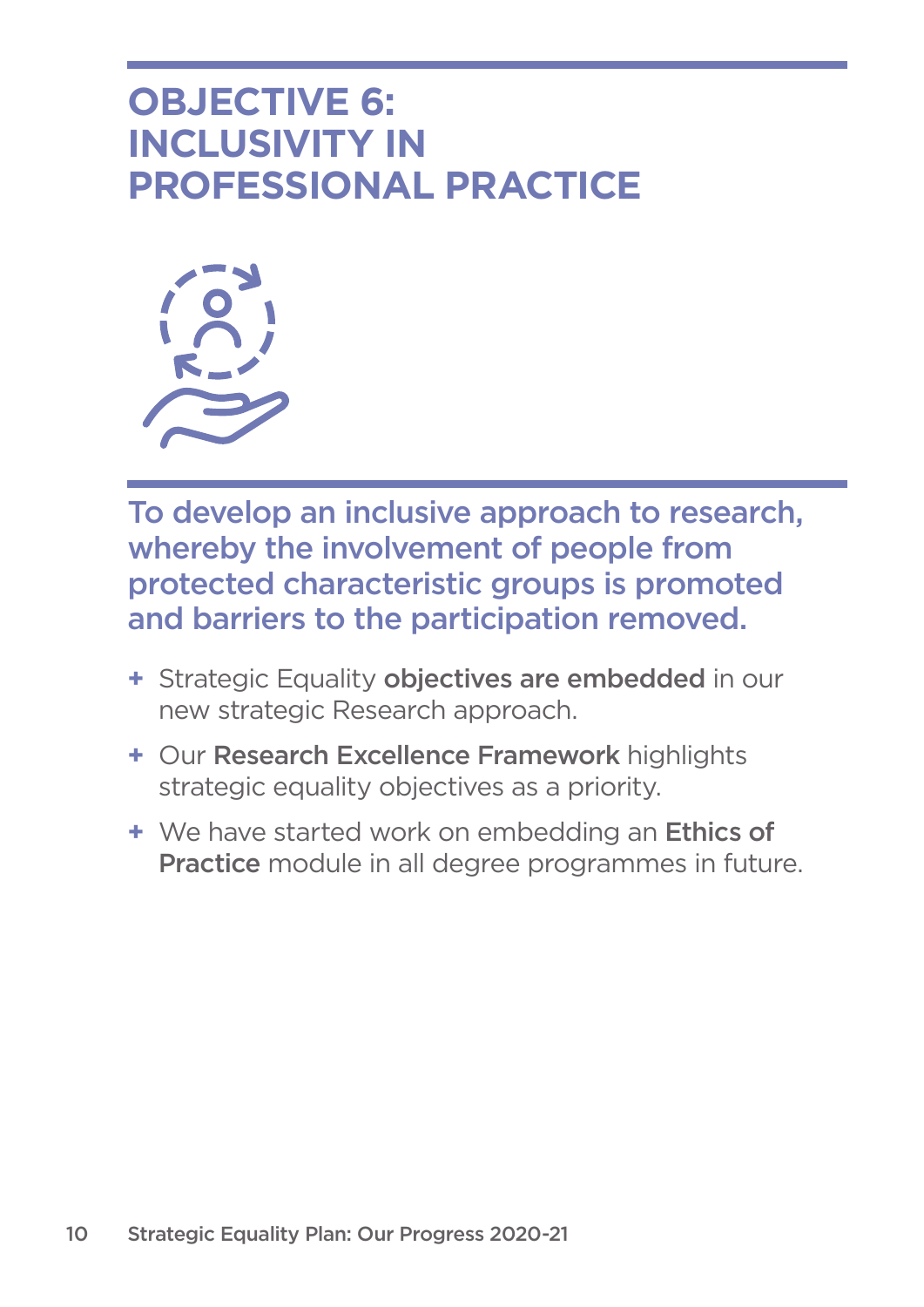



To undertake Equal Pay Reviews as a part of the USW Group every three years and implement the actions arising from the resulting Equal Pay Action Plans.

- **+** As part of the USW Group, RWCMD will be included in the university cycle for regular review.
- **+** The next Equal Pay Review is due to take place 2024.
- **+** Meanwhile we continue to gather data and monitor pay across the workforce.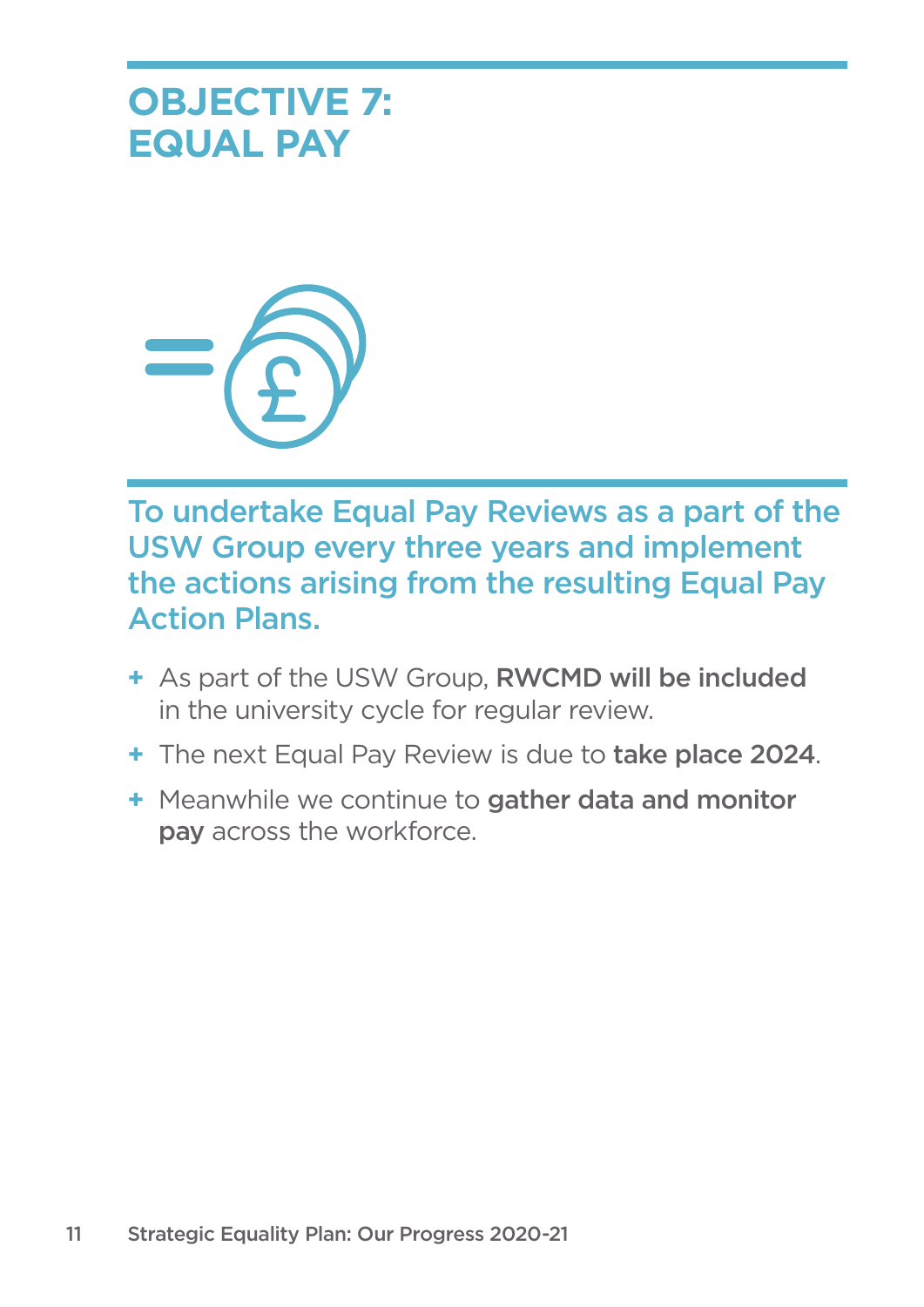### **OBJECTIVE 8: Data Collecting and Monitoring**



To enhance the collection, analysis and monitoring of equalities data and relevant equalities information.

- **+** A specialist data project has been commissioned to audit current data and underpin our future approach.
- **+** We have started to benchmark recruitment, progression and achievement of students to help target further action.
- **+** Colleagues have completed their first staff survey focused on strategic equality.